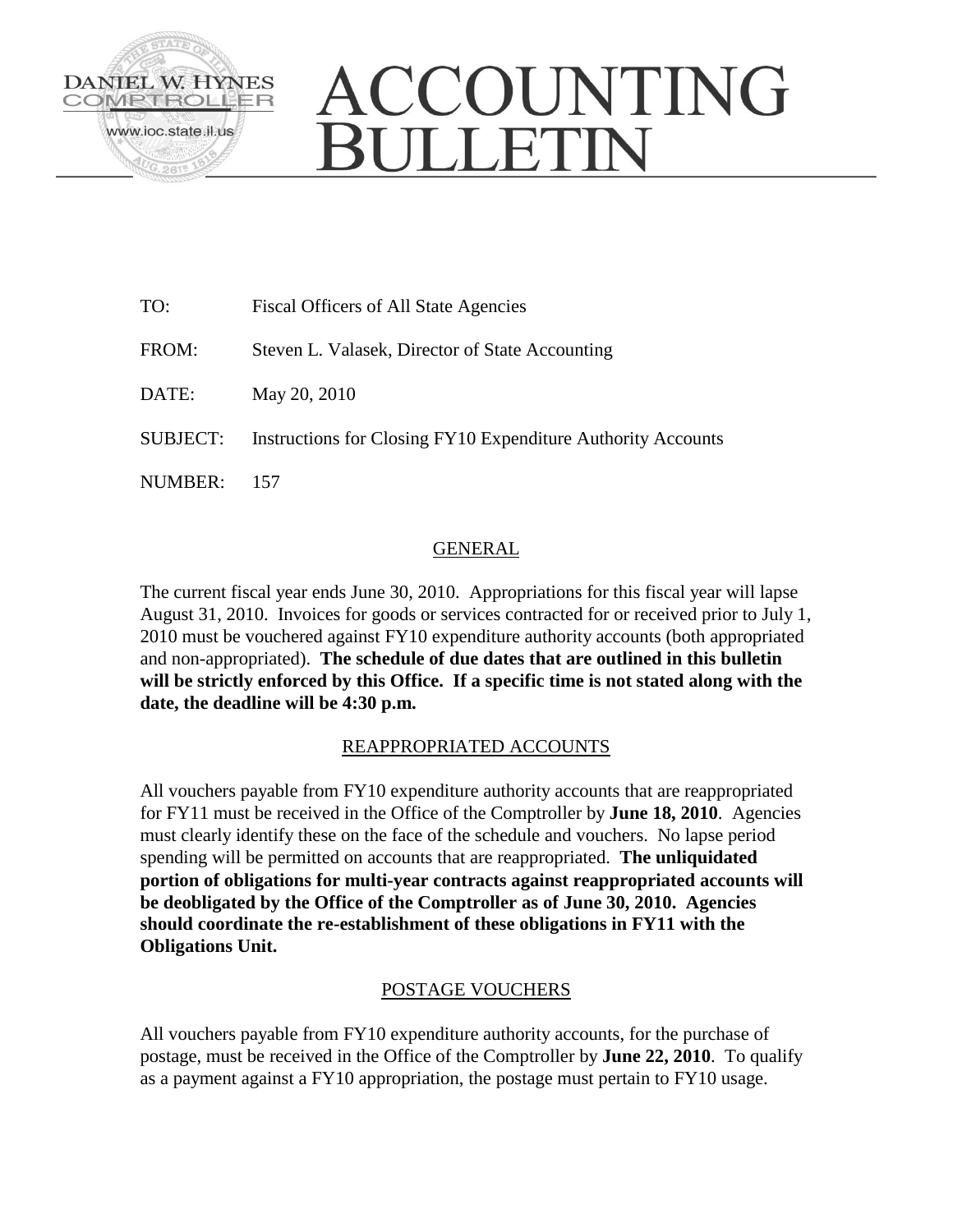### UTILITY BILLS

Agencies should continue the past practice of allocating utility bills that cover portions of June and July. Agencies have the option of either prorating utility bills to the proper month based upon the number of days service was provided, or charging the bill to the month and appropriate fiscal year which had the majority of serviced days. Once an option is chosen, it must be continued in all subsequent fiscal years.

### TELEPHONE BILLS

Telephone bills contain an advance charge for monthly service and charges for toll calls made the previous billing period. Agencies have the option of charging the entire bill according to the fiscal year the vendor's invoice date falls within, or allocating the advance charges according to billing date and the toll call charges according to actual toll call date. Once an option is chosen, it must be continued in all subsequent fiscal years.

### TRAVEL

Where travel at fiscal year end crosses into the new fiscal year, agencies have the option of charging all travel expenses incident to a specific trip to the fiscal year in which the travel began, or of allocating the expenses according to the days traveled in each fiscal year utilizing separate vouchers. If the first option is chosen, the entire trip should be submitted on a separate voucher. Once an option is chosen, it must be continued in all subsequent years.

## LAPSE PERIOD – VOUCHERS

From July 1, 2010 through August 31, 2010, all paper vouchers must be stamped or otherwise marked as either "FY10" or "FY11" to clearly designate the fiscal year. The fiscal year indicator should be placed on the upper right-hand corner of each voucher. For paperless vouchers, "FY10" or "FY11" should be placed on the agency tape/file balance report. All paper vouchers covering goods or services to be paid from FY10 expenditure authority accounts during the lapse period should be stamped in a prominent place, "Contracted for Prior to July 1". For paperless vouchers, the statement "Contracted for Prior to July 1" should be stamped on the agency tape/file balance report. ALL TRANSACTIONS SUBMITTED ON A TAPE/FILE MUST BE FROM THE SAME FISCAL YEAR.

Lapse period expenditures are limited to those liquidating liabilities for goods and services contracted for prior to July 1, 2010.

All vouchers must contain beginning and ending dates of service. Vouchers citing a contract must contain beginning and ending dates of service that are within the terms of the contract.

All vouchers must contain a Proper Billing Date, if applicable.

All vouchers payable from FY10 expenditure authority accounts must be received in the Office of the Comptroller by **August 23, 2010**.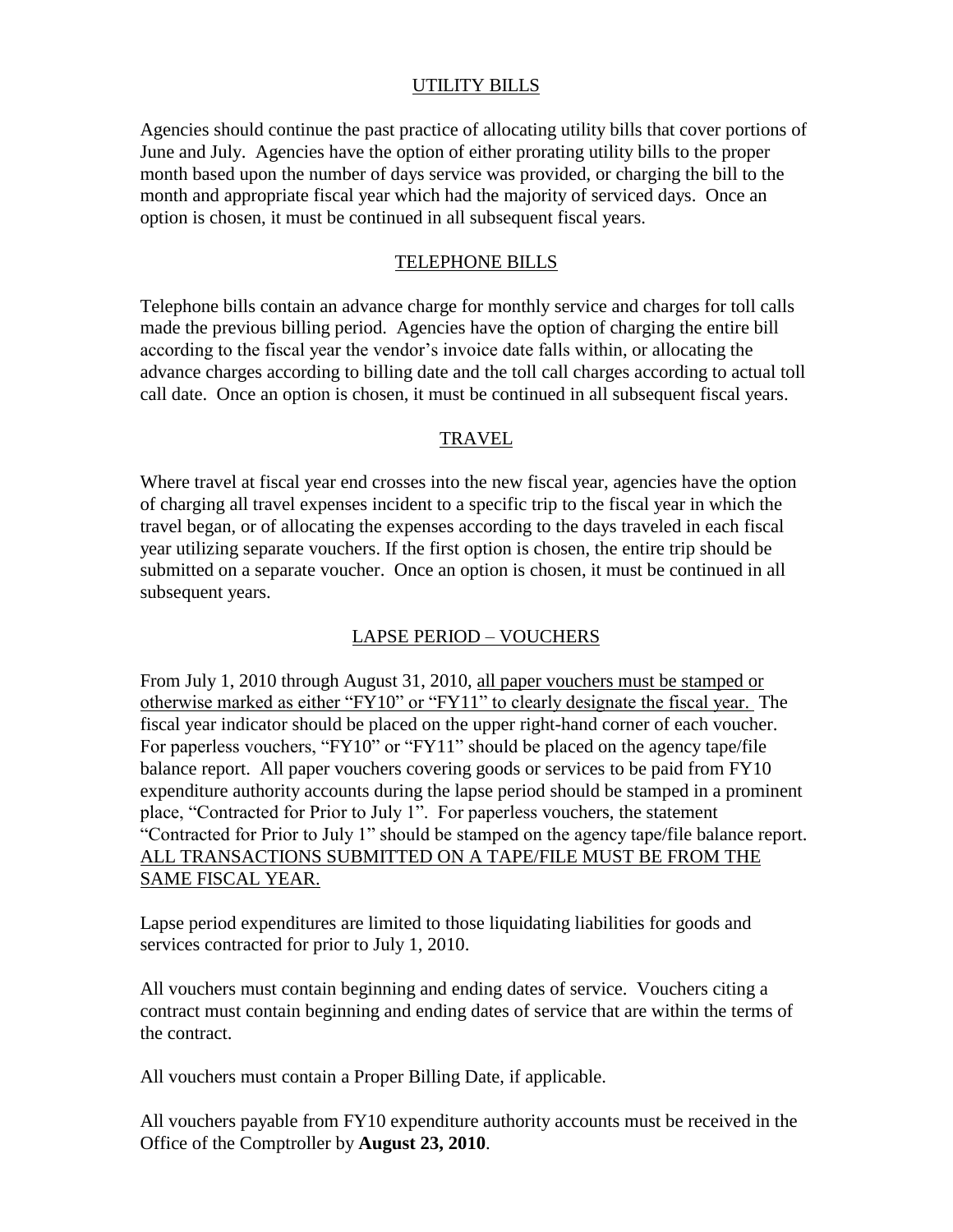# PROFESSIONAL OR ARTISTIC VOUCHERS

Any service which involves professional or artistic skills, or any personal services by an employee whose compensation is subject to income tax withholding (including contractual employees) must be performed by June 30, 2010 to be charged against the FY10 appropriation.

Any voucher for professional or artistic skills, or personal services submitted with a service date beyond June 30, 2010 will be ineligible for payment from FY10 and will be returned to the agency.

### LAPSE PERIOD – OBLIGATIONS

The reconciliation of your obligation records is extremely important through the closing of this fiscal year. Timely reconciliation of your records can ensure timely processing of your payments.

From July 1, 2010 through August 31, 2010, all contract related documents must be stamped or otherwise marked as either "FY10" or "FY11" to clearly designate the fiscal year. The fiscal year should be placed on the upper right-hand corner of the document.

Obligations established against FY10 expenditure authority accounts after June 30, must represent liabilities outstanding at June 30, 2010 (i.e., financial obligations for goods or services contracted for or received prior to July 1, 2010). In addition, all FY10 CODs filed after June 30 should be stamped "Contracted for Prior to July 1".

Outstanding obligations at June 30, 2010 may be canceled or decreased during the lapse period. Outstanding obligations representing actual contractual liabilities may be decreased or canceled only if such notice is accompanied by a contract amendment reflecting the corresponding decrease or cancellation. Contractual liabilities may also be increased during the lapse period as long as the increase is relevant to the original contract and is accompanied by a contract amendment executed prior to July 1, 2010 increasing the contract amount.

All obligation establishments, increases, decreases and cancellations that affect FY10 processing, must be received in the Office of the Comptroller by **August 17, 2010**.

## LAPSE PERIOD –TRANSFERS AND CORRECTION REQUESTS

All appropriation transfers that affect FY10 processing must be received in the Office of the Comptroller by **August 20, 2010**. All Expenditure Transfer and Object Correction Requests that affect FY10 processing must be received in the Office of the Comptroller by **August 13, 2010**.